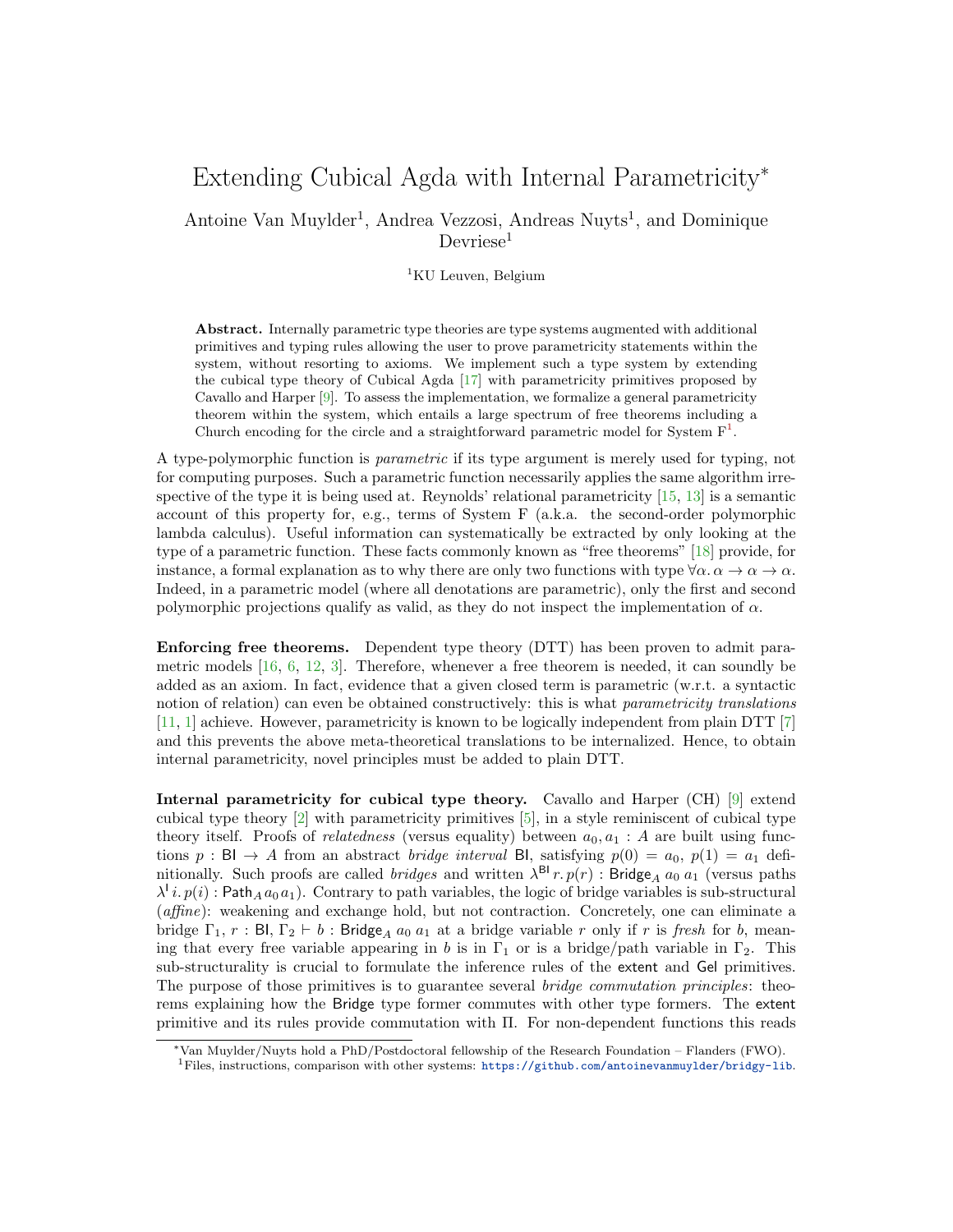Extending Cubical Agda with Internal Parametricity Van Muylder, Vezzosi, Nuyts, Devriese

 $(\Pi_{(a_0,a_1:A)(\bar{a}:\text{Bridge }a_0,a_1)}\text{Bridge}_B(f_0a_0)(f_1a_1)) \simeq \text{Bridge}_{A\rightarrow B} f_0 f_1$ . The principle is analogous to function extensionality and asserts that functions are related if they map related inputs to related outputs. The Gel primitive and its rules, together with univalence, prove commutation with the universe:  $(A_0 \to A_1 \to \text{Type}) \simeq \text{Bridge}_{\text{Type}} A_0 A_1$ . This is analogous to univalence and called relativity by CH. Commutation principles make bridges (and paths) behave as structured relations (and isomorphisms, resp.). This is most blatant for types of algebraic structures. Consider the type of "magmas"  $\text{Mag} = \Sigma_{M:\text{Type}} M \times M \to M$ . Commutation with  $\Sigma$ , Type,  $\times$ ,  $\to$ grants a characterization of Bridge<sub>Mag</sub>  $M_0 M_1$  (and Path, resp.) as the type of relations (and isomorphisms, resp.) compatible with the binary functions from  $M_0, M_1$ . Such structured relations are also known as logical relations [\[10\]](#page-2-14).

Contributions. We implement CH's internally parametric type theory [\[9\]](#page-2-1) on top of the cubical type theory [\[8\]](#page-2-15) underlying the Cubical Agda [\[17\]](#page-2-0) proof assistant. As discussed above, we must be able to generate freshness constraints for bridge variables during typechecking. Our implementation hence reuses the existing affine variable infrastructure of Guarded Cubical Agda [\[14\]](#page-2-16). Interestingly and unprecedented in Agda, the extent<sub>β</sub> computational rule fires only if a certain argument M satisfies a specific freshness condition. As this condition is not reflected by  $\beta$ -reduction, the rule has to operate on the normal form of M in the worst case scenario. Our current implementation of extent<sub>β</sub> is sound but not complete because of this peculiar behaviour. Implementation of Kan operations for Bridge, Gel is work in progress as well.

Our long term goals include assessing the precise expressivity of CH's internal parametricity, connecting it to existing alternate formulations (unary, Kripke, etc.) and evaluating its usefulness in practical applications. For now, we have already formalised a (binary) parametricity statement from which a wide range of free theorems ensue. A native reflexive graph is by definition a type of vertices G equipped, for any  $g_0, g_1 : G$  with a type of edges  $G{g_0, g_1}$ and an equivalence  $\eta^G : G{g_0, g_1} \simeq$  Bridge $_G g_0 g_1$ . The type of native reflexive graphs is of course equivalent to Type, but  $\eta^G$  can contain non-trivial information. For instance, Type equipped with relations  $A_0 \rightarrow A_1 \rightarrow$  Type as edges is native exactly thanks to relativity, and formalizing the relativity theorem was non-trivial. Similarly, a *native relator*  $F$  between native reflexive graphs  $G, H$ : Type acts both on vertices  $F_{\text{vrt}}$ :  $G \to H$  and on edges  $F_{\text{edge}}^{g_0, g_1}$ :  $G{g_0, g_1} \rightarrow H{Fg_0, Fg_1}$  and the latter action must satisfy Path...( $F_{\text{bdg}} \circ \eta^G$ )( $\eta^H \circ F_{\text{edge}}$ ) where  $F_{\text{bdg}} = (\lambda q. \lambda^{\text{Bl}} x. F_{\text{vrt}}(qx)).$  Parametricity now reads as follows: for any native relator  $F: G \to \text{Type and any function } f: \Pi_{x:G} F x$ , inputs related by an edge  $e: G\{g_0, g_1\}$  result in a proof (param :  $F_{\text{edge}}(fg_0)(fg_1)$ ). Bridge commutation principles ensure that native relators abound. For instance the arrow relator Type  $\times$  Type  $\to$  Type :  $A, B \mapsto A \to B$  is native, and using the above param constant it is easy to show that  $(\Pi_{(X:\text{Type})}X \to X \to X) \simeq \text{Bool}$ 

Less standard is the following Church encoding for the circle [\[4\]](#page-2-17):  $(\Pi_{X_*: \text{Type}_*} \Omega(X_*) \to X) \simeq$ S<sup>1</sup>, where  $Type_* = \Sigma_{X:\text{Type}} X$  and  $X_* = (X, x_0)$  and  $\Omega(X_*) = \text{Path}_X x_0 x_0$ . The above param constant provides a direct proof, granted that  $\lambda X_*, \Omega(X_*) \to X$  is a native relator. The formal proof of  $\Omega$  nativeness is ongoing.

Finally we connect Reynolds' statement to ours and describe a shallow embedding of System F that can serve as a parametric model. We wrongly assume Type : Type to comply with System F impredicativity and simplify matters. Semantic open types  $\alpha_1, ..., \alpha_n : * \models \tau : *$  are defined as native relators  $Type \times ... \times Type \rightarrow Type$ . There is a semantic arrow type given by the above arrow relator, and a semantic  $\forall$  type as well. Semantic open terms  $(\alpha_1, ..., \alpha_n : *) | (x_1 : \tau_1, ..., x_m : *)$  $\tau_m$ )  $\models t : \tau$  are functions  $\Pi_{\theta:\text{Type}^n} \Pi_j \tau_j(\theta) \to \tau(\theta)$ . Once again, as  $\lambda\theta$ .  $\Pi_j \tau_j(\theta) \to \tau(\theta)$  is a native relator, semantic terms are proven parametric thanks to param.